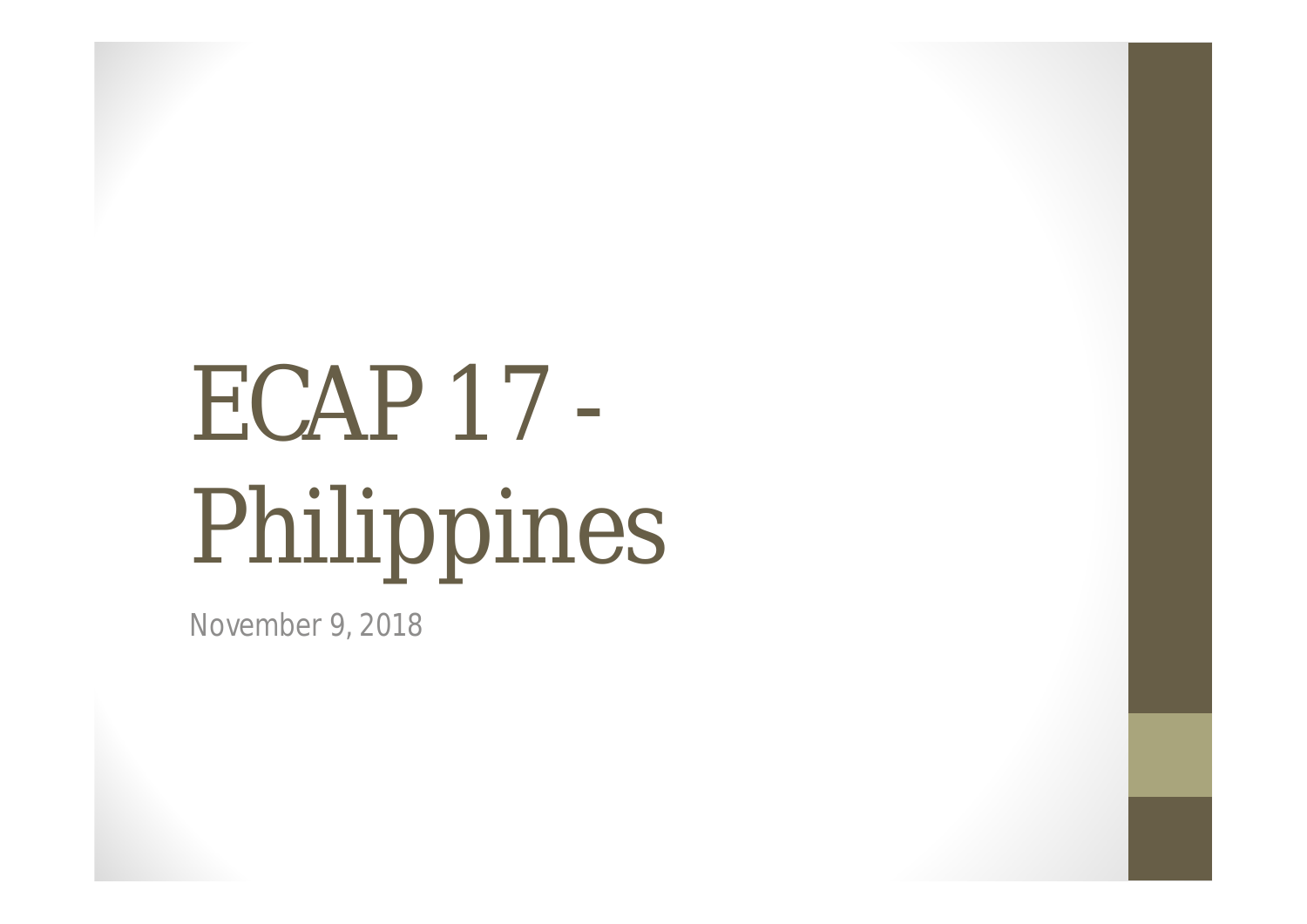## **Key Take Aways of ECAP 17**

The direct attainment of ZEB is difficult / challenging.

- Gradual progression is necessary (ZEB Ready Nearly ZEB ZEB *ZEB plus*)
- $\triangleright$  The approach to the attainment of ZEB Ready Facilities may first be focused on Energy Utilization Aspect (Efficiency and Conservation).
- $\triangleright$  In the establishment of a ZEB Facility, the ROI / Payback should not be the main focus (since payback period is usually long).
- $\triangleright$  Several Innovations that can contribute to the attainment of ZEB Ready Facilities are both already existing and under development.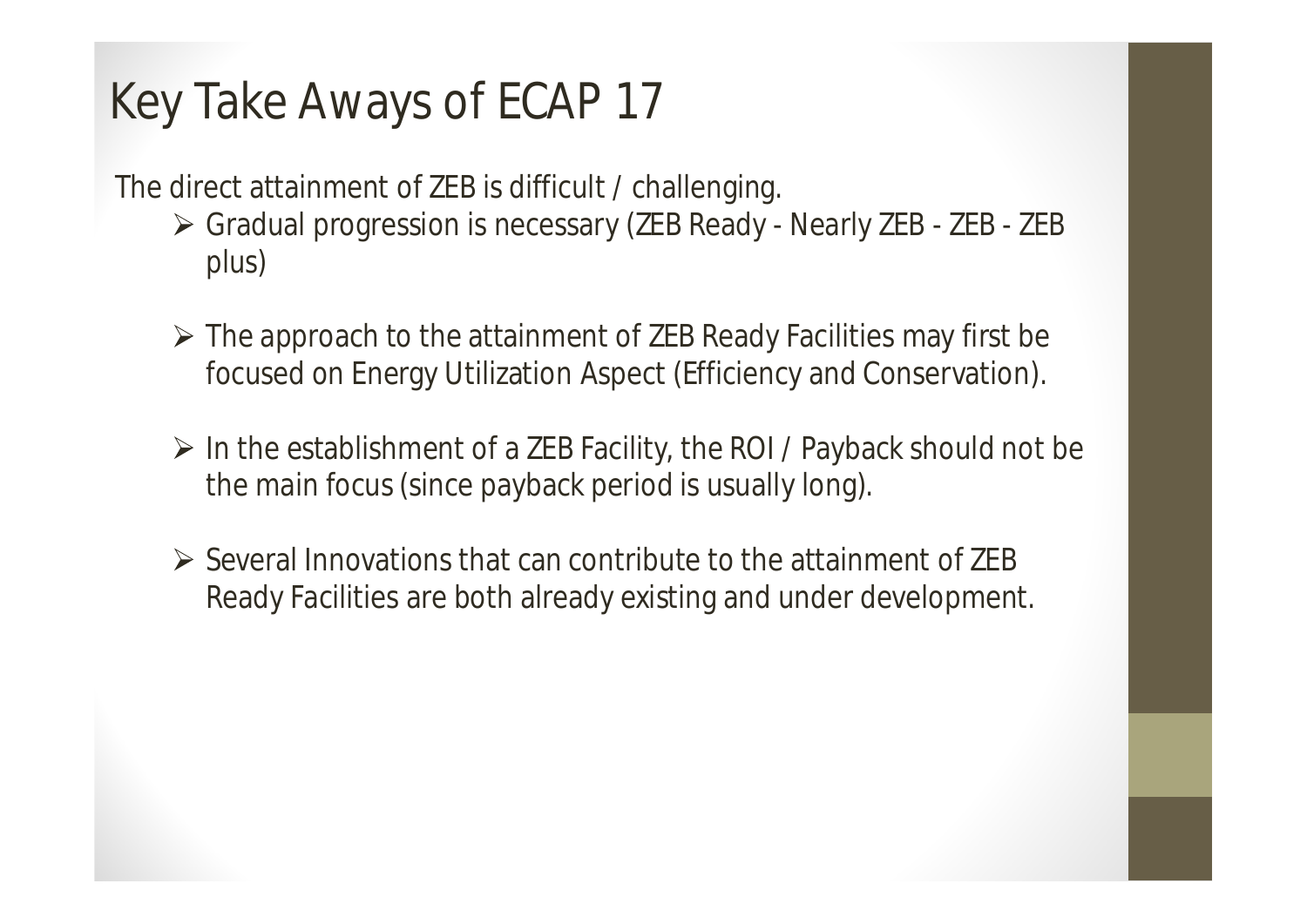## **GBC / BEC Action Plans or Roadmaps**

- A System should be in place that allows for proper monitoring / evaluation on the progress or compliance of the Building Code
- $\triangleright$  Possible inclusion of humidity control or recommended humidity range in the Building Code
- $\triangleright$  Start discussions with relevant parties for the establishment of a Reference Year for the Baseline Energy Consumption
- Attempt to establish an agreement with Local Government Units in the acquisition of energy data that they already have
- $\triangleright$  In anticipation of the MEP, the future benchmark should be readily integrated with the Building Code